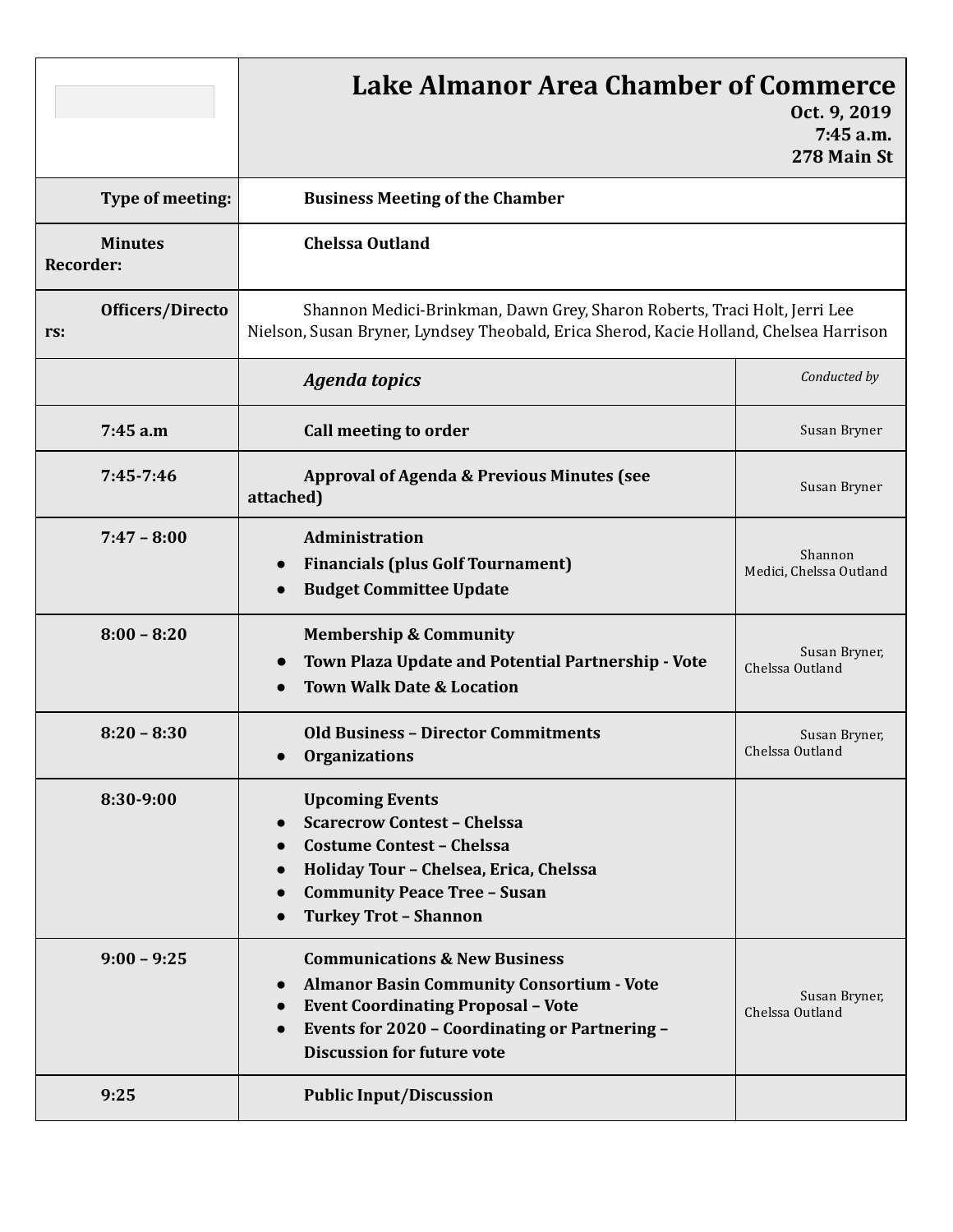# **Reports:**

## **Admin**

See Member Status Report and Financials. Golf Tournament will be reported separately

## **Membership & Community**

## Town Plaza

- The Town Coffee Brainstorming session at the Coffee Station was well attended and generated a lot of enthusiasm with those present. Momentum for the project has been gaining as we reach out to additional community members with the idea. Please READ the Town Plaza Summary on the Town Plaza Project Page on [www.LakeAlmanorArea.com](http://www.lakealmanorarea.com/) under the Community tab or go to https://www.chamberorganizer.com/projects/moreinfo.php?org\_id=CLAC&pid=4785031. There your will find preliminary info on location, funding and a few preliminary renderings of the Plaza.
- We are looking at engaging the Lake Almanor Community Foundation as the 501c3 fund raising entity and deed holder of the Plaza property, along with future unidentified roles. There is much to consider, but the wheels are turning. The energy and interest is high and the timing right. Our next meeting is October 16<sup>th</sup>, 8:30 at Plumas Bank.
- Proposed Vote: The committee respectfully requests that the Directors of the Lake Almanor Area Chamber agree to partner with the Lake Almanor Community Foundation in the planning, fundraising, building, and maintenance of the proposed Chester Town Plaza. At this time we are not asking for a contractual agreement, just a commitment to the partnership.

## **Old Business**

### Connecting with Community.

Our Chamber's motto, *Reach Out. Connect. Take Part.* needs to be seen as well as heard. Your Chamber President asked at last month's meeting that Directors pick an organization of your choice and commit to attending their meetings representing our Chamber, or getting info on their activities in order to report on their activities to our Board, when appropriate. Discussion was positive. Please share with us the Organization that you will commit to following.

## **Event Reports**

Halloween – Chelssa, Susan & Katherine Sansone (new community volunteer)

At the end of these notes are two informational flyers for the Chamber's Community Scarecrow Contest. This will be the first fund raising and PR activity for the proposed Town Plaza. Fees to participate as a business/organization \$5 Chamber Member, \$10 Non-member will fund the prizes for the Chamber's Costume Contest. The Scarecrow competition will be decided by the voting public, \$1/vote. Proceeds will benefit the Town Plaza.

Costume Contest specifics will be discussed by Chelssa at the meeting.

### Lake Almanor to Indian Valley Holiday Tour - Erica Sherod, Chelsea Harrison, Chelssa Outland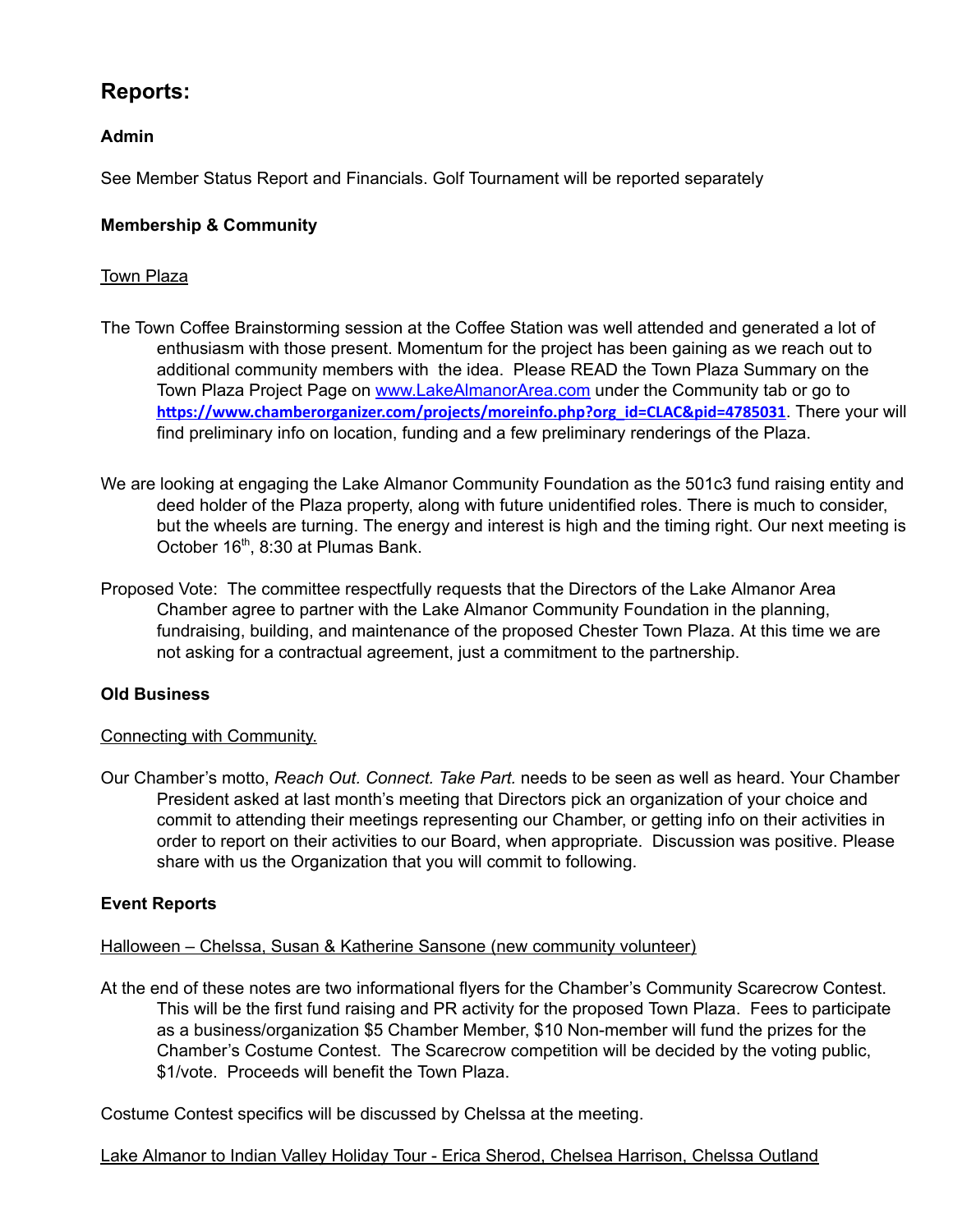Committee will share at the meeting.

## Community Peace Tree. Susan Bryner, Sharon Henry, Cheri McIntire

Chelssa has engaged Clint's Tree Service to check on and re-arrange our lights. Susan is securing commitments to the program: Boy Scouts, Community Chorus, Gina Pixler, Blue Star Moms, Lake Almanor Community Church, for possible music, Speaker, possibly the head of Veteran's Affairs in Plumas, Greg Scott is working on this.

## Turkey Trot

This year added a Virtual Run participant category for those of us traveling out of town. Proceeds will benefit the Fireworks Fund. Shannon to share update and budget proposal if funds are needed. Flyer attached at the end.

## **New Business**

## Almanor Basin Community Consortium (ABCC), A Chamber and Lake Almanor Community Foundation (LACC) Partnership

The Chamber has been in discussion with the Lake Almanor Community Foundation about forming a Consortium to provide a platform for professional and civic organizations, local businesses, public agencies and citizens of the community to come together to create a cohesive vision of growth by sharing information and encouraging supportive collaboration of ideas, events and projects in order to enhance the future of the community. The LACC Board has offered its support for the proposal. The Chamber Board is asked to review this material, discuss and vote to enter a partnership with LACC to embrace the goals and execute the strategies of the ABCC in partnership with LACC.

Goal 1:

Initiate semi-annual informational meetings with representatives from organizations, businesses and public agencies of the Lake Almanor Basin (see graphic attached here).

### **Strategy**

Personal Outreach to the organizations, business groups and agencies with invitation to a first meeting.

Assemble a summary document of Vision/Projects/Needs or similar information for each group category prior to meeting. Send document to all participants prior to each meeting.

Execute meetings utilizing the following format with a facilitator either from the Chamber or the Lake Almanor Community Foundation. A representative from each group/category, will have *five minutes* to do the following:

- Personal Introductions of who they are and role in organization/company/agency
- What organization/company/agency provides.
- Current projects, challenges, needs, or future planning.
- Three-minute question/answer.

### Goal 2:

Facilitate connections between programs, organizations or industries.

### **Strategy**

During or after meetings, explore connecting or collaborative programs and goals. Notes taken and distributed after meeting to all attendees.

### Event Partner/Coordinator Proposal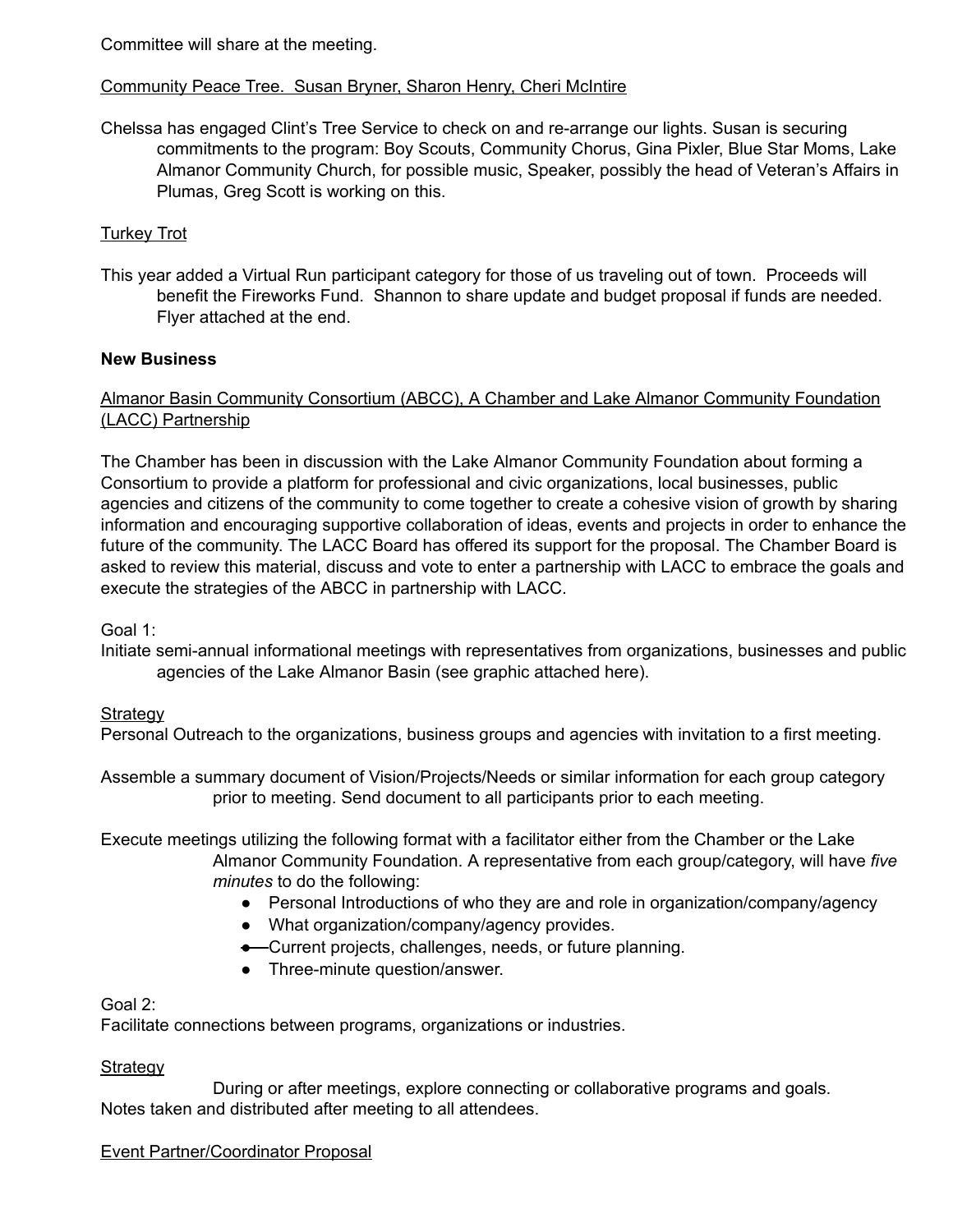Discuss putting together a package proposal, to 3-4 organizations initially, for a service through the Chamber of Commerce utilizing our Chamber's Broadcast & Communications System for Project Coordination and Event registration and utilizing Chamber Executive to field emails or phone calls (that she is already doing) for  $5 - 20\%$  fee.